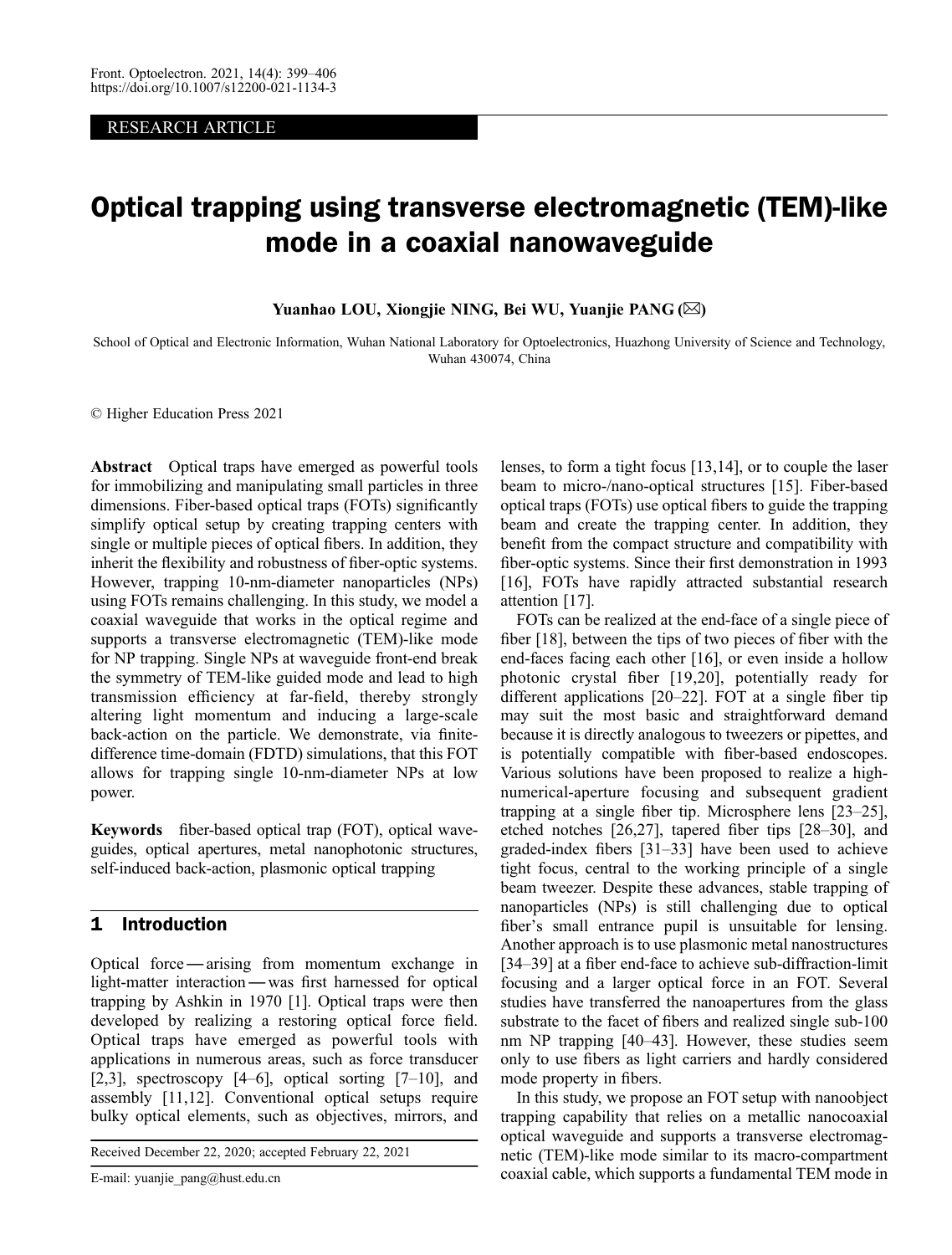radiofrequency. The radially symmetric electric field inside the waveguide severely mismatches with the outside homogenous space, and such mismatching condition distorts as the mode symmetry gets broken by a particle at the waveguide front-end. We modeled, via finitedifference time-domain (FDTD) simulations, magnificent back-action optical force exerted on a particle induced during the perturbation of light momentum in the symmetry-breaking process and demonstrated stable trapping of a 10-nm-diameter particle. In addition, we proposed a scheme for excitation of the TEM-like mode using a tapered fiber tip that can routinely be fabricated from an ordinary dielectric fiber. Optical trapping has been used to isolate single quantum dots (QDs) [[35,36\]](#page-6-0), showing significant potential in revealing heterogeneity of emitters [[44\]](#page-6-0) and fabricating non-classical optical sources [[45](#page-6-0)]. The proposed FOT has potential in the fabrication of single-QD-based emitters for developing next-generation quantum communication. Therefore, we set a goal for the proposed FOT to stably trap single QDs.

### 2 Results and discussion

Coaxial cable is widely used as transmission lines for radio and microwave technology, but its nanooptic compartment has rarely been reported. Figure 1(a) shows a typical coaxial nanowaveguide (CNWG) consisting of a gold core with a radius,  $r = 50$  nm, a gold annular cladding with inner radius,  $R = 70$  nm, and thickness,  $h = 130$  nm. The 20-nm gap between the gold cladding and core was filled with

silica. A commercial FDTD software package (FDTD Solutions, Lumerical Inc., Canada) was used to simulate possible mode in coaxial waveguide under 976-nm-laser excitation. The refractive index (RI) of gold was obtained from the research of Johnson and Christy [46], and the RI of silica was set to 1.46. Figures 1(b), 1(c), 1(e), and 1(f) demonstrate a radially symmetric transverse electric field and annularly symmetric transverse magnetic field indicators of a typical TEM mode. Figures  $1(d)$  and  $1(g)$ show finite longitudinal elements — magnified by ten times—of the electromagnetic fields due to the excitation of surface plasmon mode. In such a regime, the TEM-like mode has a cutoff at a finite but very long and irrelevant wavelength [[47\]](#page-6-0).

Figure 2(a) shows an almost flat, non-resonant outtransmission spectral feature of light through the CNWG end-face when the CNWG guides a TEM-like mode, which is different from resonant electromagnetic modes in previous studies using coaxial apertures with other modes excited [[48](#page-6-0)–[51\]](#page-6-0). In comparison, when the CNWG guides a linearly polarized (LP) mode without the axial symmetry as shown in Fig. 2(b), the out-transmission spectrum shows stronger wavelength-dependence. The axially symmetric TEM-like mode severely mismatches with the outside homogeneous medium at the waveguide end-face, which causes a low outward coupling efficiency and transmission intensity. After loading a 20-nm-diameter dielectric NP (RI,  $n_p = 3$ ), the symmetry of the mode is broken, and it enhances transmitted power (normalized to the maximum transmission for the case with a particle), as shown in Fig. 2(a). By contrast, a negligible change occurs to the



Fig. 1 (a) Schematic diagram of coaxial nanowaveguide (CNWG) for optical trapping. Light propagates along the z-axis and would be scattered by the trapped nanoparticle (NP). (b)–(d) x-, y-, and z-component of electric field of the transverse electromagnetic (TEM)-like mode, respectively. (e)–(g) x-, y-, and z-component of magnetic field of TEM-like mode, respectively. The value of the z-component is magnified ten times. Large positive and negative values are shown as dark-red and dark-blue regions, respectively, whereas white areas represent regions of zero values of the field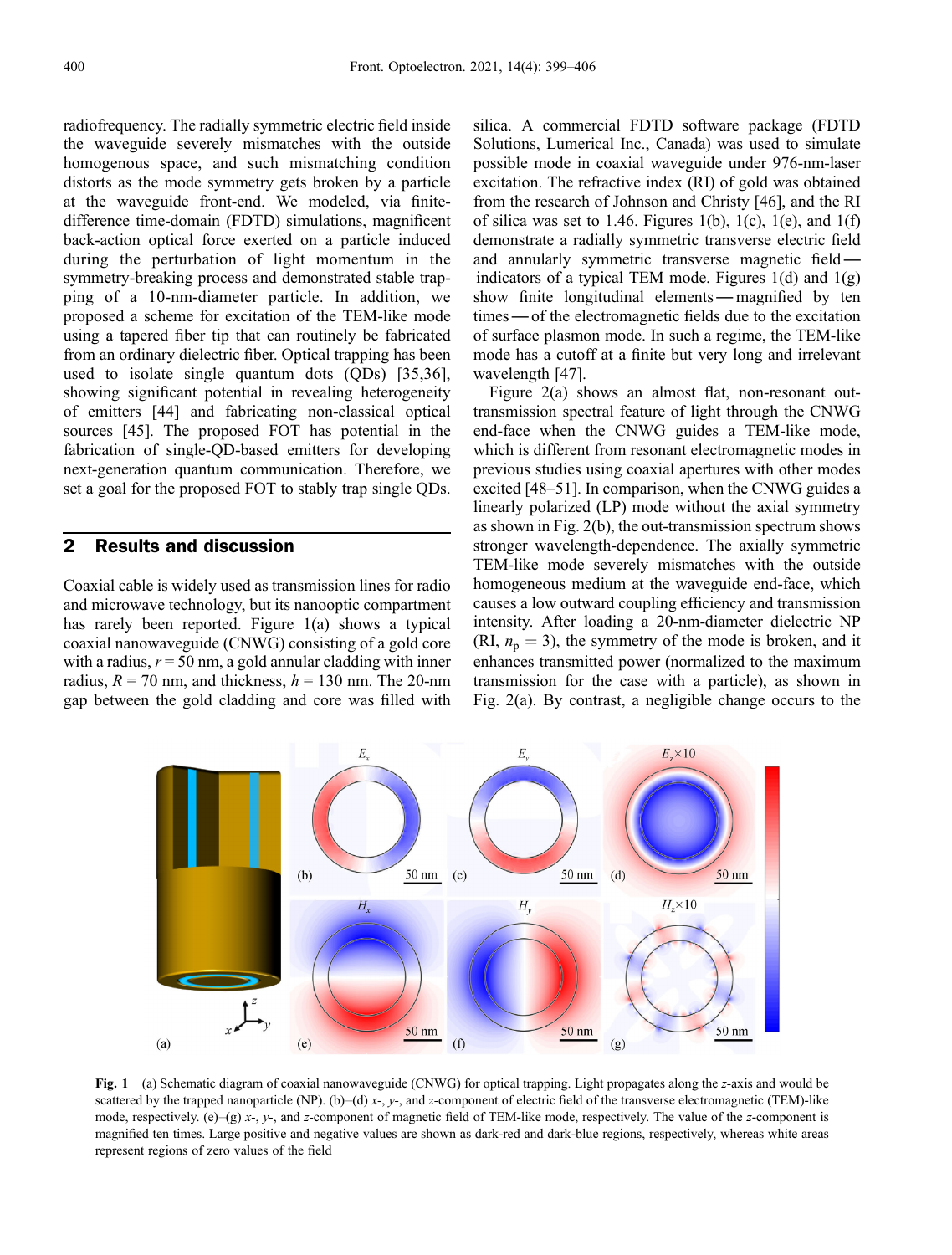

Fig. 2 Transmission intensity of (a) TEM-like and (b) LP modes, respectively, from the waveguide at different wavelengths. Inset declares the polarization direction. The blue solid line represents the transmission intensity when the trapping spot is empty, and the red dashed line represents a particle centered at 14 nm before the waveguide end-face was trapped. The results were normalized to the intensity with a trapped particle

transmission with the same particle placed at the end-face of a CNWG guiding an LP mode.

We now analyze how a NP near the end-face, by symmetry breaking, can enhance the waveguide-surrounding coupling and increase the transmission intensity.

Figure 3(a) shows that the localized electric field significantly changed with placing a NP near the waveguide end-face. To demonstrate that the increase in the waveguide transmission stems from the NP-induced radial mode symmetry breaking, we compare with the case of an LP mode supported by the same CNWG. Figure 3(b) illustrates a slight difference with and without the particle.

The far-field radiation pattern of propagating field scattered from the CNWG can illustrate the NP-induced symmetry breaking. First, we examined the longitudinal Poynting vector  $(P_z)$  at the transverse plane across the center of the trapped particle and plotted the difference computed without and with the trapped particle (Fig. 3). The particle significantly changes  $P_z$  in the TEM-like mode (Fig. 3(c)). It is interesting to notice how a local dielectric loading (by a particle of a larger RI) resulted in a Poynting vector change over the entire waveguide cross-section. By contrast, under the excitation of LP mode, the trapped particle represented only influence on the local region (Fig. 3(d)). This phenomenon was also observed in the comparison of the waveguide out-coupling directivity patterns when they transmit either the TEM-like or LP mode. Both cases exhibited symmetric main lobes without particles (blue solid lines in Fig. 4). With a particle placed at the end-face, the radiation directivities of both cases skew, with apparently much larger extent for the TEM-like mode case (red dashed lines).

We expect the NP-induced perturbation to the symmetry of the TEM-like mode to exert magnificent back-action onto the particle, and we proceeded to the computation of the optical force exerted on the NP. The Maxwell stress tensor analysis was employed for quantitative



Fig. 3 Difference in localized electric field for (a) TEM and (b) LP modes, respectively. Change ratio of longitudinal Poynting vector  $(P<sub>z</sub>)$  for (c) TEM-like and (d) LP modes, respectively. Data were obtained from the transverse plane 14 nm below the waveguide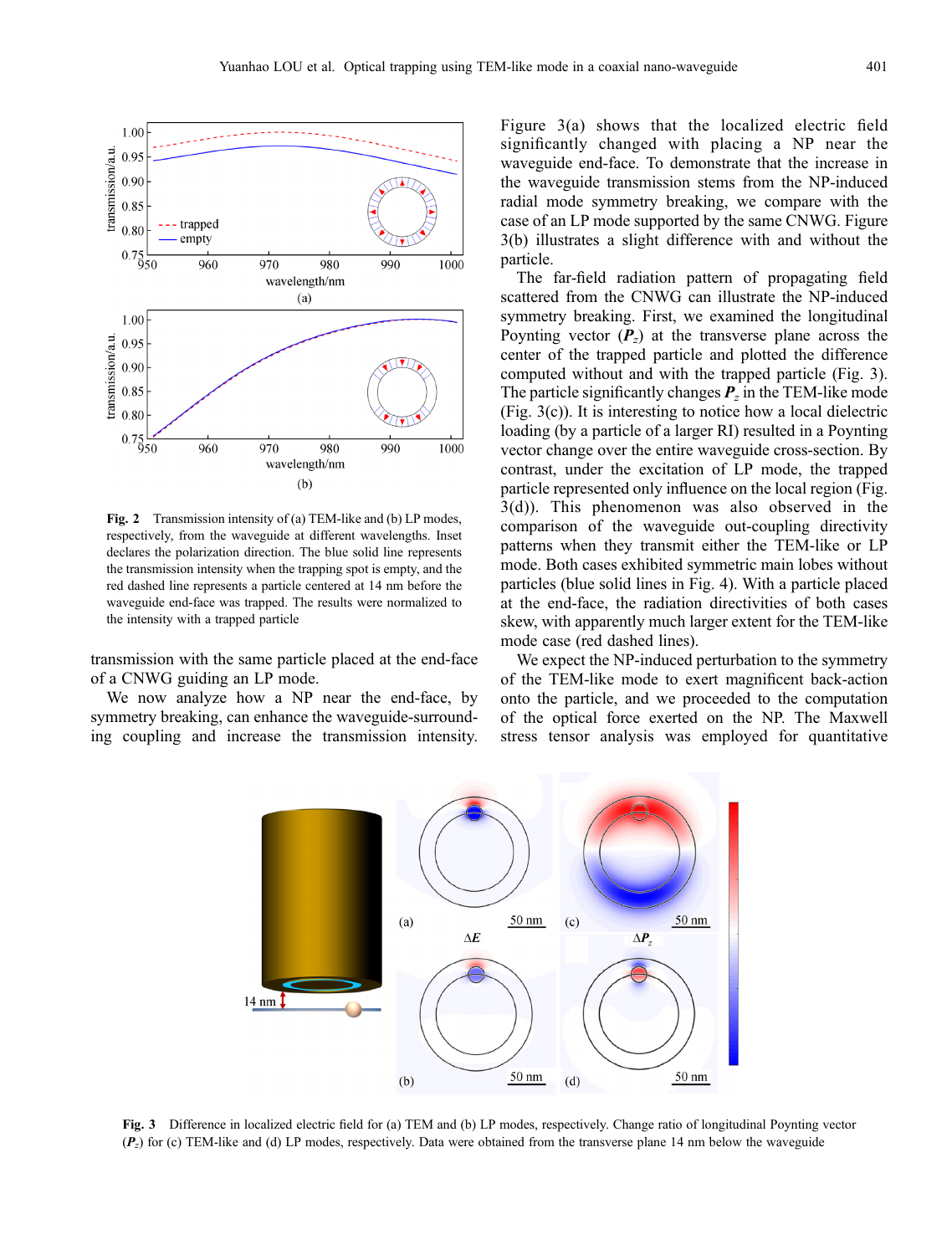calculation [[52\]](#page-6-0):

$$
F = -\frac{1}{4}\varepsilon_0 \bigg( \int_V E^* E \nabla \varepsilon_{\rm r} dV \bigg), \qquad (1)
$$

where  $F$  denotes optical force,  $E$  denotes the electric field, the asterisk (\*) implies complex conjugation, while  $\varepsilon_0$  and  $\varepsilon$ <sub>r</sub> represent the free-space and relative permittivity, respectively.

Here, we calculate the optical force generated on a

10-nm-diameter particle suspended in water ( $n<sub>b</sub> = 1.33$ ). The RI of the particle  $(n_p)$  was set to 2, which is close to light-emitting nanocrystals, such as QDs and upconversion NPs [\[48\]](#page-6-0). The center of the particle was located at 14 nm below the waveguide. We placed the particle at various points along the fiber end-face and axis and pictured a force map (Figs. 5(a) and 5(c)). The maximum force obtained using TEM-like mode excitation was 7.78 pN/mW. Figure 5(b) shows a transverse potential well obtained by



Fig. 4 Angular far-field radiation pattern in polar angle  $\theta$  ((a) and (b)) and azimuth angle  $\Phi$  ((c) and (d)) for TEM and LP mode, respectively



Fig. 5 (a) and (c) Optical force map in y-z plane. (b) and (d) Depth of optical potential well in the y-direction of TEM-like and LP modes, respectively. Scatterplots demonstrate optical force magnitude normalized to the total transmitted power. The dashed black circles in (a) and (c) represents a 10-nm particle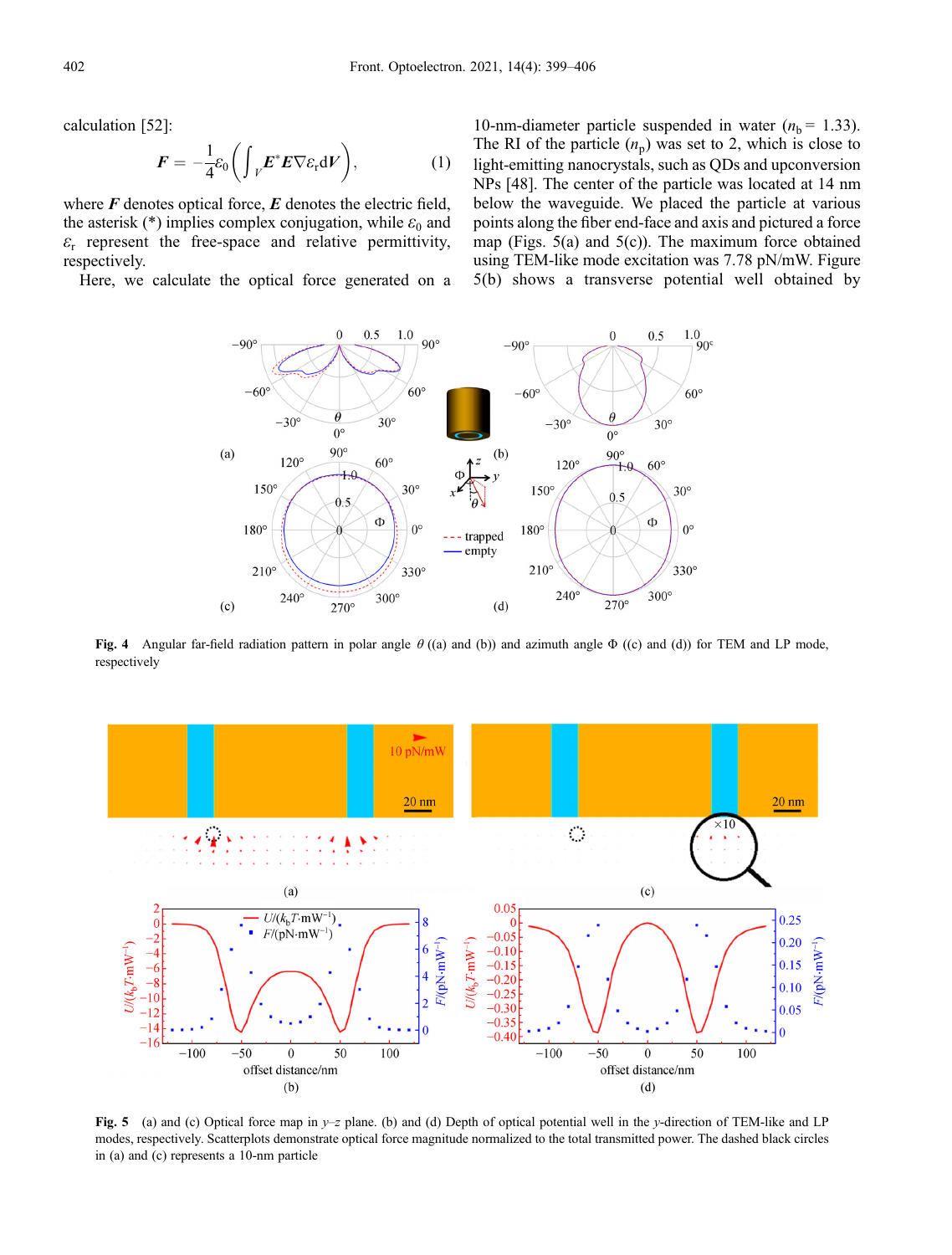

Fig. 6 (a) Schematic diagram of fiber-based CNWG traps. The dielectric fiber has a 1.1-um-diameter core and 3-um-diameter cladding. Their RIs were set to 1.56 and 1.46, respectively. (b) and (c) x- and y-component of electric field of TM mode in dielectric fiber. (d) and (e)  $x$ - and  $y$ -component of electric field in coaxial waveguide

integrating optical force with respect to a path. The depth of the potential well was calculated to be 14 times higher than the thermal energy,  $k<sub>b</sub>T$  (where  $k<sub>b</sub>$  is the Boltzmann constant and  $T = 300$  K, room temperature) in the ydirection, thereby assuring stable optical trapping. In comparison, the LP-excited CNWG only resulted in a maximum optical force of 0.24 pN/mW and a potential well of 0.384  $k_bT$  (Figs. 5(c) and 5(d)).

An optically guided mode with an axial symmetry, such as the proposed TEM-like mode, is notoriously difficult to excite by coupling from a homogeneous space for the same reason of the mismatch. This might explain why TEM-like modes—supported in coaxial nanowaveguides or nanoapertures—are rarely demonstrated and discussed in the optical regime. Several previous studies excited coaxial apertures using linear polarized light for NP trapping with both theoretical and experimental tools [\[48](#page-6-0)–[50](#page-6-0)]. The parameters of coaxial apertures need to be well designed to match the excitation laser with the Fabry–Pérot resonant wavelength. Xiao et al. reported optical trapping using a resonant quadrupole-bonded radial breathing mode [[51](#page-6-0)], but exciting this mode requires complicated control of the incident optical field.

We propose a possible excitation method using TM mode in dielectric optical fibers. Figure 6(a) shows a dielectric fiber tip to excite TEM-like modes of CNWG etched with a gold layer deposited on the tip. Although conventional dielectric optical fiber could not directly support the TEM mode, Figs. 6(b) and 6(c) indicate that the  $TM_{01}$  mode has a similar radially polarized electric field. As expected, a TEM-like mode with a radially symmetric electric field, as shown in Figs. 6(d) and 6(e), was successfully excited in CNWG. Fabricating the CNWG

with an excitation fiber taper is straightforward: several previous studies have shown multiple methods to fabricate nanostructures on fiber tips [\[40](#page-6-0)–[42](#page-6-0)]. CNWG has a higher tolerance for fabrication error than those of resonant structures, which is beneficial for its application.

CNWG FOT has potential applications in information science and technology as well as in biology. Recently, nanotweezers have been proposed for single-emitter spectrum research [[36](#page-6-0)–[38\]](#page-6-0). The ability to isolate and manipulate single nanocrystal emitters is paramount for fabricating single-emitter devices, which require assembling emitters with optical cavities precisely. Moreover, plasmonic cavities provide a flexible platform to control the spontaneous emission of emitters [[53](#page-6-0)].

## 3 Conclusions

In summary, we have theoretically demonstrated selfinduced back-action optical trapping using TEM-like mode in coaxial waveguides. CNWG transmitting a TEM-like mode allows for stable trapping of a 10-nm dielectric particle. This phenomenon is attributable to back-action force from transmission enhancement when the particle approaches. The radially symmetric profile of TEM-like mode— mismatching with the outside homogenous medium —was weakened by the particle and scattered more light to far-field. The excitation of the TEM-like mode in CNWG is possible using TM mode with a radially polarized electric field guided in an ordinary dielectric core-cladding fiber. It is feasible to fabricate such an assembled dielectric fiber-CNWG optical trap using an existing fabrication method. The proposed optical trapping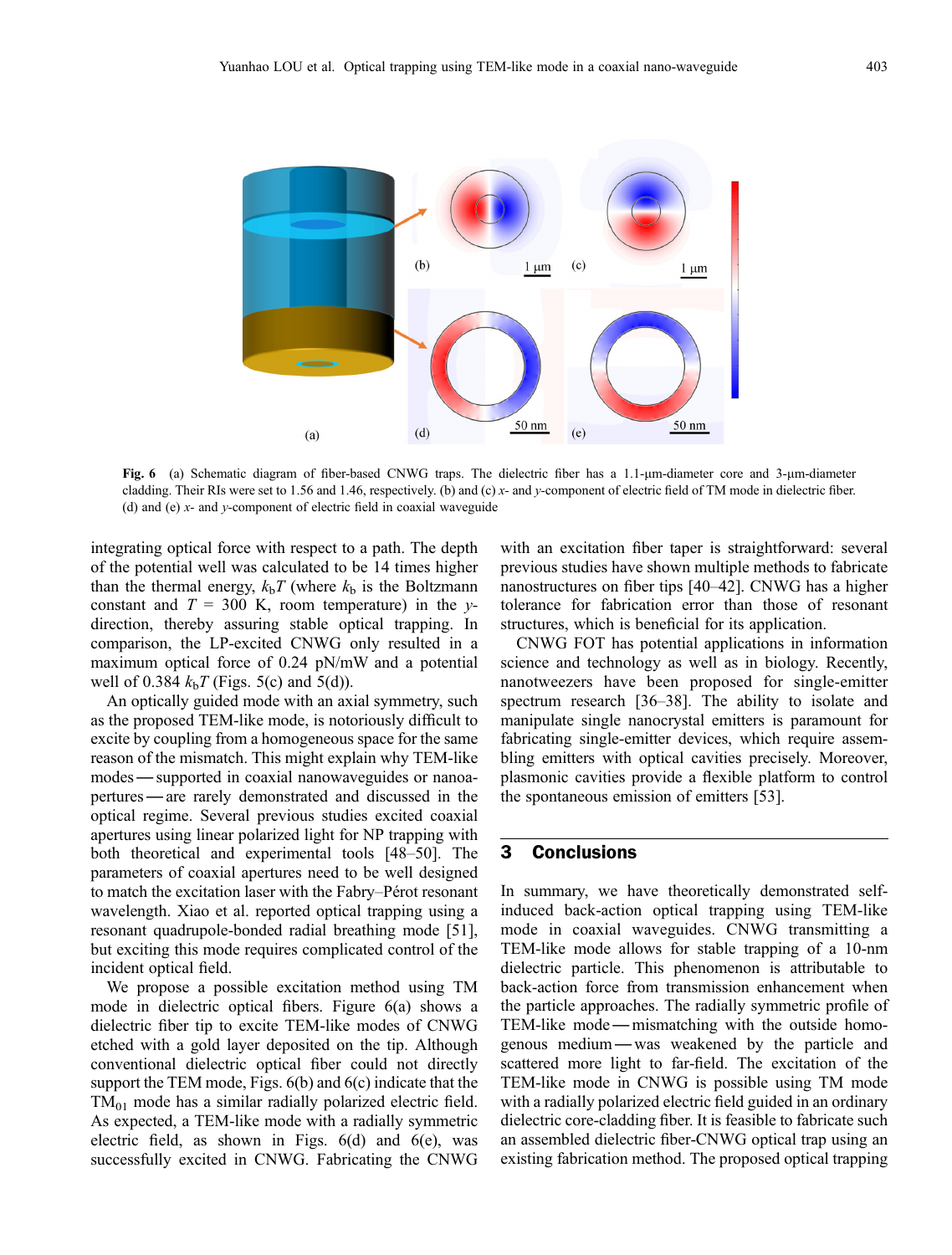<span id="page-5-0"></span>scheme offers a simple technique to manipulate single NPs, and it has application potential in single-emitter research.

Acknowledgements This work was funded by the National Natural Science Foundation of China (Grant No. 11874164), the Innovation Fund of Wuhan National Laboratory for Optoelectronics and 1000 Talent Youth Program. The authors declare no conflicts of interest.

### References

- 1. Ashkin A. Acceleration and trapping of particles by radiation pressure. Physical Review Letters, 1970, 24(4): 156–159
- 2. Ghislain L P, Webb W W. Scanning-force microscope based on an optical trap. Optics Letters, 1993, 18(19): 1678–1680
- 3. Neuman K C, Nagy A. Single-molecule force spectroscopy: optical tweezers, magnetic tweezers and atomic force microscopy. Nature Methods, 2008, 5(6): 491–505
- 4. Xie C, Dinno M A, Li Y Q. Near-infrared Raman spectroscopy of single optically trapped biological cells. Optics Letters, 2002, 27(4): 249–251
- 5. Lang M J, Fordyce P M, Engh A M, Neuman K C, Block S M. Simultaneous, coincident optical trapping and single-molecule fluorescence. Nature Methods, 2004, 1(2): 133–139
- 6. Wheaton S, Gelfand R M, Gordon R. Probing the Raman-active acoustic vibrations of nanoparticles with extraordinary spectral resolution. Nature Photonics, 2015, 9(1): 68–72
- 7. Shi Y, Zhu T, Zhang T, Mazzulla A, Tsai D P, Ding W, Liu A Q, Cipparrone G, Sáenz J J, Qiu C W. Chirality-assisted lateral momentum transfer for bidirectional enantioselective separation. Light, Science & Applications, 2020, 9(1): 62
- 8. Shi Y, Xiong S, Chin L K, Zhang J, Ser W, Wu J, Chen T, Yang Z, Hao Y, Liedberg B, Yap P H, Tsai D P, Qiu C W, Liu A Q. Nanometer-precision linear sorting with synchronized optofluidic dual barriers. Science Advances, 2018, 4(1): eaao0773
- 9. Shi Y Z, Xiong S, Zhang Y, Chin L K, Chen Y, Zhang J B, Zhang T H, Ser W, Larrson A, Lim S H, Wu J H, Chen T N, Yang Z C, Hao Y L, Liedberg B, Yap P H, Wang K, Tsai D P, Qiu C W, Liu A Q. Sculpting nanoparticle dynamics for single-bacteria-level screening and direct binding-efficiency measurement. Nature Communications, 2018, 9(1): 815
- 10. Shi Y, Zhao H, Chin L K, Zhang Y, Yap P H, Ser W, Qiu C W, Liu A Q. Optical potential-well array for high-selectivity, massive trapping and sorting at nanoscale. Nano Letters, 2020, 20(7): 5193– 5200
- 11. Pauzauskie P J, Radenovic A, Trepagnier E, Shroff H, Yang P, Liphardt J. Optical trapping and integration of semiconductor nanowire assemblies in water. Nature Materials, 2006, 5(2): 97– 101
- 12. Xin H, Li Y, Liu X, Li B. Escherichia coli-based biophotonic waveguides. Nano Letters, 2013, 13(7): 3408–3413
- 13. Ashkin A, Dziedzic J M, Bjorkholm J E, Chu S. Observation of a single-beam gradient force optical trap for dielectric particles. Optics Letters, 1986, 11(5): 288–290
- 14. Čižmár T, Mazilu M, Dholakia K, *In situ* wavefront correction and its application to micromanipulation. Nature Photonics, 2010, 4(6): 388–394
- 15. Maragò O M, Jones P H, Gucciardi P G, Volpe G, Ferrari A C. Optical trapping and manipulation of nanostructures. Nature Nanotechnology, 2013, 8(11): 807–819
- 16. Constable A, Kim J, Mervis J, Zarinetchi F, Prentiss M. Demonstration of a fiber-optical light-force trap. Optics Letters, 1993, 18(21): 1867–1869
- 17. Lou Y, Wu D, Pang Y. Optical trapping and manipulation using optical fibers. Advanced Fiber Materials, 2019, 1: 83–100
- 18. Taguchi K, Ueno H, Hiramatsu T, Ikeda M. Optical trapping of dielectric particle and biological cell using optical fibre. Electronics Letters, 1997, 33(5): 413–414
- 19. Bykov D S, Xie S, Zeltner R, Machnev A, Wong G K L, Euser T G, Russell P S J. Long-range optical trapping and binding of microparticles in hollow-core photonic crystal fibre. Light, Science & Applications, 2018, 7(1): 22
- 20. Bykov D S, Schmidt O A, Euser T G, Russell P S J. Flying particle sensors in hollow-core photonic crystal fibre. Nature Photonics, 2015, 9(7): 461–465
- 21. Leite I T, Turtaev S, Jiang X, Šiler M, Cuschieri A, Russell P S J, Čižmár T. Three-dimensional holographic optical manipulation through a high-numerical-aperture soft-glass multimode fibre. Nature Photonics, 2018, 12(1): 33–39
- 22. Kreysing M, Ott D, Schmidberger M J, Otto O, Schürmann M, Martín-Badosa E, Whyte G, Guck J, Martin-Badosa E, Whyte G, Guck J. Dynamic operation of optical fibres beyond the single-mode regime facilitates the orientation of biological cells. Nature Communications, 2014, 5(1): 5481
- 23. Tang X, Zhang Y, Su W, Zhang Y, Liu Z, Yang X, Zhang J, Yang J, Yuan L. Super-low-power optical trapping of a single nanoparticle. Optics Letters, 2019, 44(21): 5165–5168
- 24. Li Y C, Xin H B, Lei H X, Liu L L, Li Y Z, Zhang Y, Li B J. Manipulation and detection of single nanoparticles and biomolecules by a photonic nanojet. Light, Science & Applications, 2016, 5 (12): e16176
- 25. Li Y, Liu X, Li B. Single-cell biomagnifier for optical nanoscopes and nanotweezers. Light, Science & Applications, 2019, 8(1): 61
- 26. Liberale C, Minzioni P, Bragheri F, De Angelis F, Di Fabrizio E, Cristiani I. Miniaturized all-fibre probe for three-dimensional optical trapping and manipulation. Nature Photonics, 2007, 1(12): 723–727
- 27. Anastasiadi G, Leonard M, Paterson L, Macpherson W N. Fabrication and characterization of machined multi-core fiber tweezers for single cell manipulation. Optics Express, 2018, 26 (3): 3557–3567
- 28. Xin H, Li B. Optical orientation and shifting of a single multiwalled carbon nanotube. Light, Science & Applications, 2014, 3(9): e205
- 29. Xin H, Li Y, Xu D, Zhang Y, Chen C H, Li B. Single upconversion nanoparticle-bacterium cotrapping for single-bacterium labeling and analysis. Small, 2017, 13(14): 1603418
- 30. Deng H, Zhang Y, Yuan T, Zhang X, Zhang Y, Liu Z, Yuan L. Fiber-based optical gun for particle shooting. ACS Photonics, 2017, 4(3): 642–648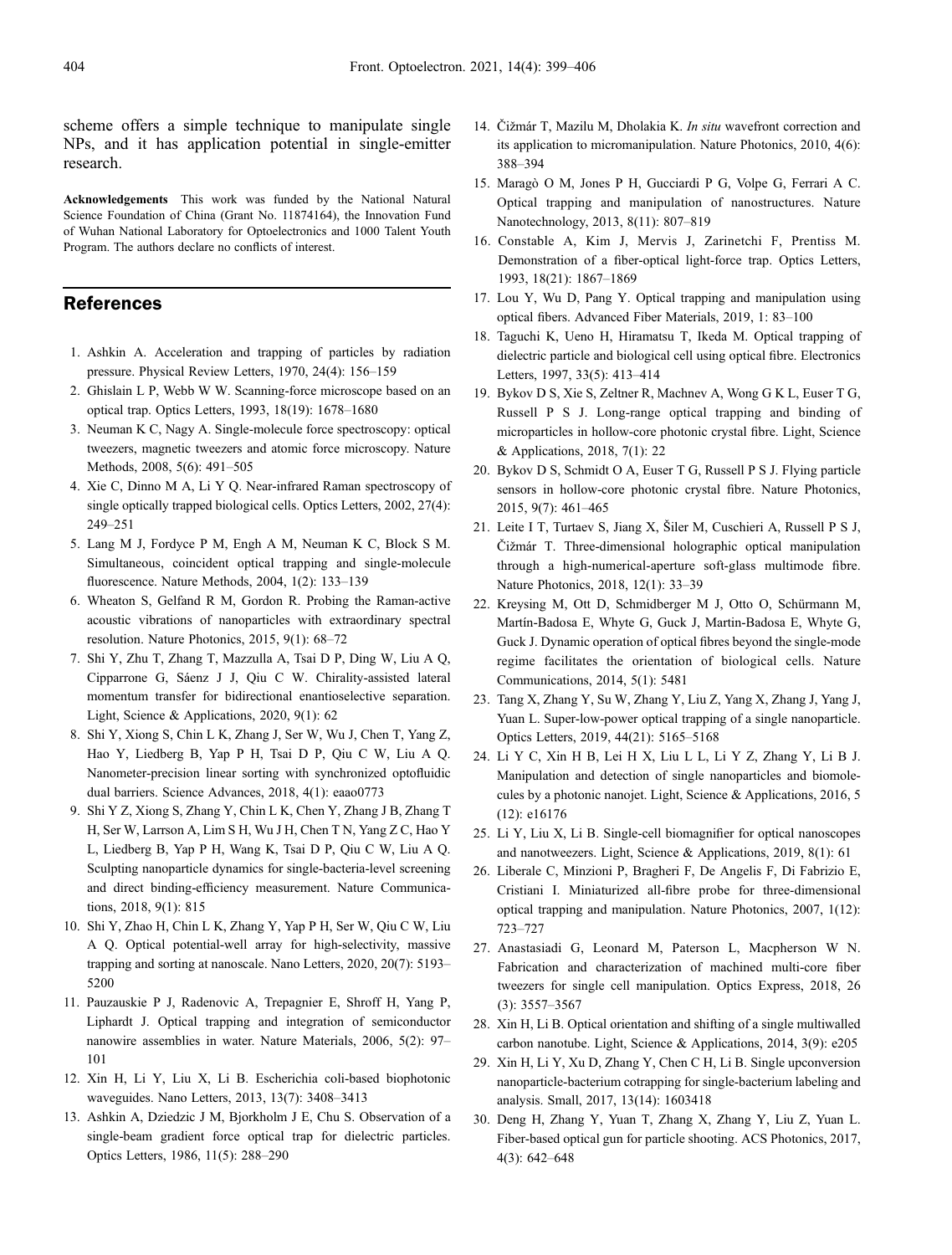- <span id="page-6-0"></span>31. Nylk J, Kristensen M V G, Mazilu M, Thayil A K, Mitchell C A, Campbell E C, Powis S J, Gunn-Moore F J, Dholakia K. Development of a graded index microlens based fiber optical trap and its characterization using principal component analysis. Biomedical Optics Express, 2015, 6(4): 1512–1519
- 32. Gong Y, Huang W, Liu Q F, Wu Y, Rao Y, Peng G D, Lang J, Zhang K. Graded-index optical fiber tweezers with long manipulation length. Optics Express, 2014, 22(21): 25267–25276
- 33. Kasztelanic R, Filipkowski A, Anuszkiewicz A, Stafiej P, Stepniewski G, Pysz D, Krzyzak K, Stepien R, Klimczak M, Buczynski R. Integrating free-form nanostructured GRIN microlenses with single-mode fibers for optofluidic systems. Scientific Reports, 2018, 8(1): 5072
- 34. Juan M L, Righini M, Quidant R. Plasmon nano-optical tweezers. Nature Photonics, 2011, 5(6): 349–356
- 35. Yoon S J, Lee J, Han S, Kim C K, Ahn C W, Kim M K, Lee Y H. Non-fluorescent nanoscopic monitoring of a single trapped nanoparticle via nonlinear point sources. Nature Communications, 2018, 9(1): 2218
- 36. Jensen R A, Huang I C, Chen O, Choy J T, Bischof T S, Lončar M, Bawendi M G. Optical trapping and two-photon excitation of colloidal quantum dots using bowtie apertures. ACS Photonics, 2016, 3(3): 423–427
- 37. Alizadehkhaledi A, Frencken A L, van Veggel F C J M, Gordon R. Isolating nanocrystals with an individual erbium emitter: A route to a stable single-photon source at 1550 nm wavelength. Nano Letters, 2020, 20(2): 1018–1022
- 38. Alizadehkhaledi A, Frencken A L, Dezfouli M K, Hughes S, van Veggel F C, Gordon R. Cascaded plasmon-enhanced emission from a single upconverting nanocrystal. ACS Photonics, 2019, 6(5): 1125–1131
- 39. Pang Y, Gordon R. Optical trapping of a single protein. Nano Letters, 2012, 12(1): 402–406
- 40. Berthelot J, Aćimović S S, Juan M L, Kreuzer M P, Renger J, Quidant R. Three-dimensional manipulation with scanning nearfield optical nanotweezers. Nature Nanotechnology, 2014, 9(4): 295–299
- 41. Gelfand R M, Wheaton S, Gordon R. Cleaved fiber optic double nanohole optical tweezers for trapping nanoparticles. Optics Letters, 2014, 39(22): 6415–6417
- 42. Ehtaiba J M, Gordon R. Template-stripped nanoaperture tweezer integrated with optical fiber. Optics Express, 2018, 26(8): 9607– 9613
- 43. Hameed N M, El Eter A, Grosjean T, Baida F I. Stand-alone threedimensional optical tweezers based on fibred bowtie nanoaperture. IEEE Photonics Journal, 2014, 6(4): 1–10
- 44. Zhou J, Chizhik A I, Chu S, Jin D. Single-particle spectroscopy for functional nanomaterials. Nature, 2020, 579(7797): 41–50
- 45. Gordon R. Metal nanoapertures and single emitters. Advanced Optical Materials, 2020, 20(8): 2001110
- 46. Johnson P B, Christy R W. Optical constants of the noble metals. Physical review B, 1972, 6(12): 4370
- 47. Baida F I, Belkhir A, Van Labeke D, Lamrous O. Subwavelength metallic coaxial waveguides in the optical range: Role of the

plasmonic modes. Physical Review B, 2006, 74(20): 205419

- 48. Saleh A A E, Dionne J A. Toward efficient optical trapping of sub-10-nm particles with coaxial plasmonic apertures. Nano Letters, 2012, 12(11): 5581–5586
- 49. Yoo D, Gurunatha K L, Choi H K, Mohr D A, Ertsgaard C T, Gordon R, Oh S H. Low-power optical trapping of nanoparticles and proteins with resonant coaxial nanoaperture using 10 nm gap. Nano Letters, 2018, 18(6): 3637–3642
- 50. Saleh A A E, Sheikhoelislami S, Gastelum S, Dionne J A. Gratingflanked plasmonic coaxial apertures for efficient fiber optical tweezers. Optics Express, 2016, 24(18): 20593–20603
- 51. Xiao F, Ren Y, Shang W, Zhu W, Han L, Lu H, Mei T, Premaratne M, Zhao J. Sub-10 nm particle trapping enabled by a plasmonic dark mode. Optics Letters, 2018, 43(14): 3413–3416
- 52. Chaumet P C, Rahmani A, Nieto-Vesperinas M. Optical trapping and manipulation of nano-objects with an apertureless probe. Physical Review Letters, 2002, 88(12): 123601
- 53. Hugall J T, Singh A, van Hulst N F. Plasmonic cavity coupling. ACS Photonics, 2018, 5(1): 43–53



Yuanhao Lou received his Bachelor degree from Huazhong University of Science and Technology (HUST), China in 2018. He is currently a Ph.D. student in the group of Prof. Pang at School of Optical and Electronic Information of HUST. Lou's research focuses on the assembling of a non-classical source using a nano-optical tweezers, and the integration of such a source into an all-fiber system.







Bei Wu received her B.S. degree in Optoelectronic Information from Changchun University of Science and Technology, China in 2018. She is currently pursuing her M.S. degree in Optical Engineering at School of Optical and Electronic Information, Huazhong University of Science and Technology, China. Her major research interests include new mechanism of optical trapping

and in-situ photoluminescence spectrum.